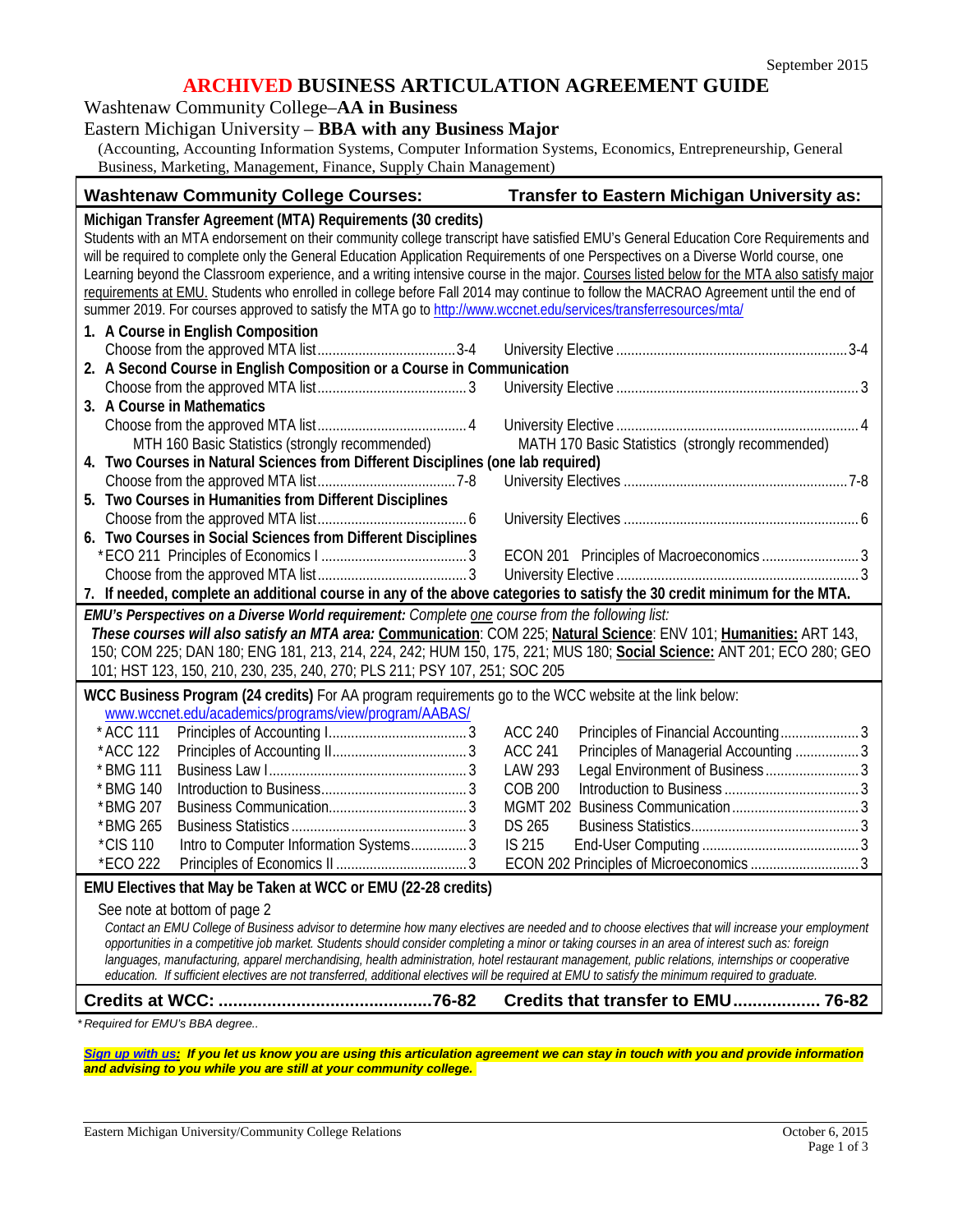# **ARCHIVED BUSINESS ARTICULATION AGREEMENT GUIDE**

Washtenaw Community College–**AA in Business**

Eastern Michigan University – **BBA with any Business Major**

(Accounting, Accounting Information Systems, Computer Information Systems, Economics, Entrepreneurship, General Business, Marketing, Management, Finance, Supply Chain Management)

| <b>Completion of EMU's BBA Program</b>                                                                                                                                                                                                                                                                                                                                                                                                                                                                                                                                                                                                                                                                                                                                                                                                                                                                                                                         |                                                                                                                                                                                                                                                                                                                                                                                                                                                                                                           |
|----------------------------------------------------------------------------------------------------------------------------------------------------------------------------------------------------------------------------------------------------------------------------------------------------------------------------------------------------------------------------------------------------------------------------------------------------------------------------------------------------------------------------------------------------------------------------------------------------------------------------------------------------------------------------------------------------------------------------------------------------------------------------------------------------------------------------------------------------------------------------------------------------------------------------------------------------------------|-----------------------------------------------------------------------------------------------------------------------------------------------------------------------------------------------------------------------------------------------------------------------------------------------------------------------------------------------------------------------------------------------------------------------------------------------------------------------------------------------------------|
| <b>Major Requirements</b><br>$(39-48 \text{ credits})$<br><b>Business Core (15 credits)</b><br><b>FIN 350</b><br>MGMT 386 Organizational Behavior & Theory3<br>Intro to Production/Operations Mgmt3<br>OM 374                                                                                                                                                                                                                                                                                                                                                                                                                                                                                                                                                                                                                                                                                                                                                  | Sample Sequence for completing the program:<br>Students following this agreement have the option of selecting<br>any of the following disciplines to complete the BBA: accounting,<br>computer information systems, economics, entrepreneurship,<br>general business, marketing, management, finance, or supply<br>chain management. The recommended course sequence for<br>each discipline can be obtained from the COB Advising Center.<br>http://www.emich.edu/cob/students/advisors/undergraduate.php |
| Discipline Requirements (24-33 credits)<br>Students may complete discipline requirements in any of the<br>following areas:<br>accounting (24), accounting information systems (33), computer<br>information systems (30), economics (24), entrepreneurship (24),<br>general business (24), marketing (24), management (24), finance<br>(24), supply chain management (27)<br>Note: Each student must complete a writing intensive course as part<br>of the major. Consult your advisor for course options.<br><b>LBC Requirement</b><br>$(0-3 \text{ credits})$<br>One Learning beyond the Classroom (LBC) course or noncredit<br>experience must be completed at EMU. Consult College of<br>Business advisor for options.<br>$(0-1)$ credits)<br><b>University Electives</b><br>Complete enough additional electives to bring the credits at EMU<br>to 42 credits and the total credits for the program to 124 credits.<br>*Minimum Credits to Graduate:  124 | <b>Fall Semester</b><br>15 credits<br><b>Winter Semester</b><br>15 credits<br>Summer Semester <b>Summer Semester</b><br>12 credits<br><b>Fall Semester</b><br>0-6 credits                                                                                                                                                                                                                                                                                                                                 |

*\*The minimum credits required to graduate is 124 but the total will vary depending on the business discipline completed at EMU and the*  program completed at WCC. If enough credits are not transferred, additional credits will need to be completed at EMU to satisfy the minimum *required for graduation.*

*Note: Choosing electives wisely will increase your employment opportunities in a competitive job market. The College of Business Advisor will assist you in choosing a minor, or selecting courses in an area such as: foreign languages, manufacturing, apparel merchandising, health administration, hotel restaurant management, political science/public administration, construction management, graphic design, global information systems, professional writing, public relations, internships or cooperative education.*